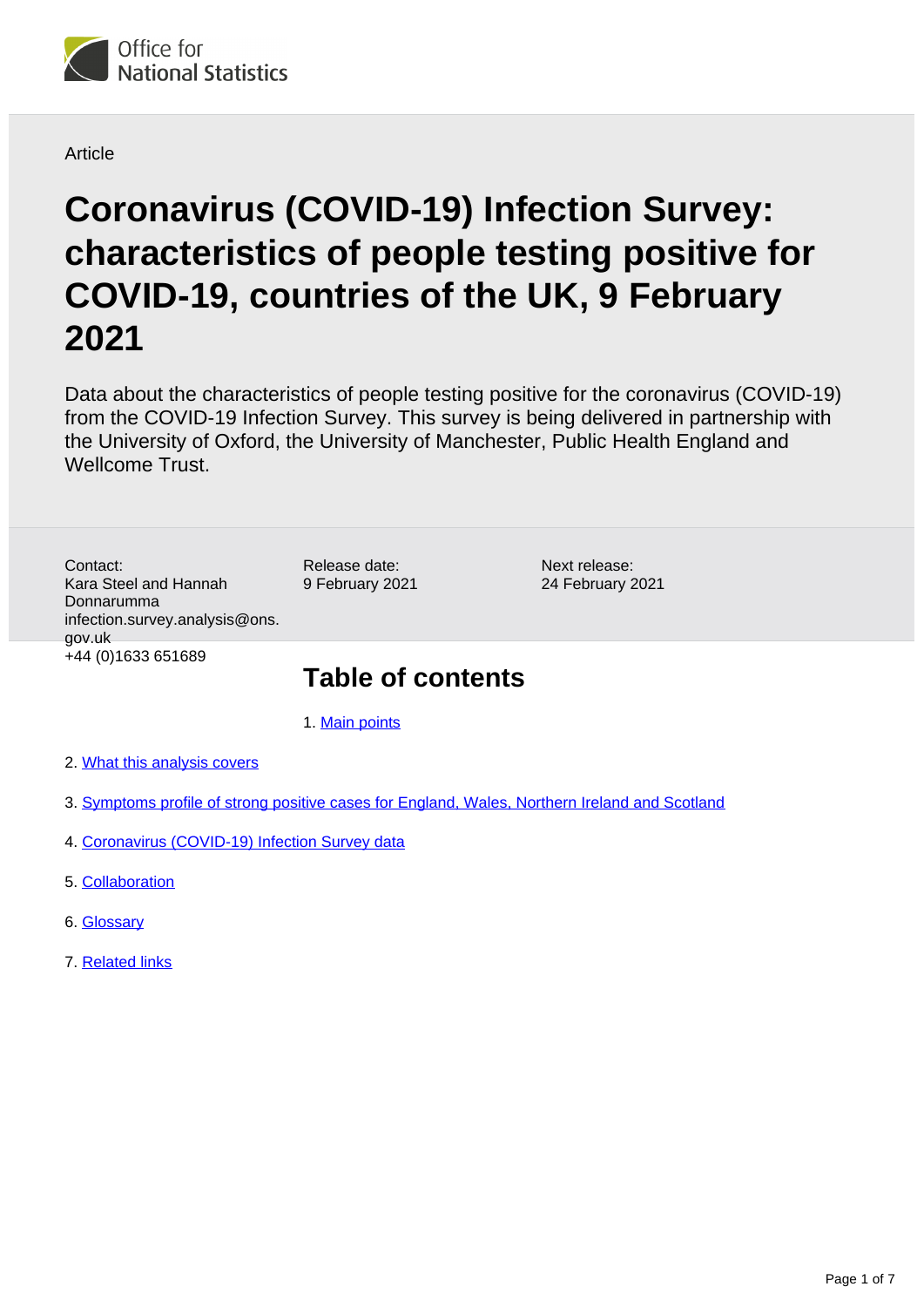# <span id="page-1-0"></span>**1 . Main points**

- In England, 47% of people who tested positive for COVID-19 (95% confidence intervals: 46% to 48%) reported having any symptoms.
- In Wales, 55% of people who tested positive for COVID-19 (95% confidence intervals: 49% to 62%) reported having any symptoms.
- In Northern Ireland, 38% of people who tested positive for COVID-19 (95% confidence intervals: 31% to 46%) reported having any symptoms.
- In Scotland, 47% of people who tested positive for COVID-19 (95% confidence intervals: 41% to 54%) reported having any symptoms.
- Cough, fatigue and headache were the most commonly reported symptoms from people who tested positive between 1 October 2020 and 30 January 2021 for all four countries of the UK.
- Abdominal pain, diarrhoea and nausea were less commonly reported symptoms.

### <span id="page-1-1"></span>**2 . What this analysis covers**

Latest estimates show that coronavirus (COVID-19) infections remain high in England, remained level in Wales and decreased in Northern Ireland and Scotland. In this article we provide more analysis on the characteristics and behaviours of those testing positive with a strong positive test (cycle threshold (Ct) less than 30) between 1 October 2020 and 30 January 2021.

In this article, we refer to the number of coronavirus infections within the community population; community in this instance refers to private residential households, and it excludes those in hospitals, care homes or other institutional settings.

This article presents analysis on the characteristics of those testing positive for SARS-CoV-2 – the coronavirus causing the COVID-19 disease – based on findings from the COVID-19 Infection Survey in England, Wales, Northern Ireland and Scotland. We include current COVID-19 infections, which we define as testing positive for SARS-CoV-2, with or without having symptoms, on a swab taken from the nose and throat.

More information on our headline estimates of the overall number of positive cases in England, Wales, Scotland and Northern Ireland are available in our [latest bulletin](https://www.ons.gov.uk/peoplepopulationandcommunity/healthandsocialcare/conditionsanddiseases/bulletins/coronaviruscovid19infectionsurveypilot/latest). It should be noted that the analysis on the characteristics and behaviours of those testing positive in this article is for an older time period than the headline figures presented in the most recent bulletin. The reference periods for the various analyses are clearly stated at the start of each section.

We also publish antibody data by UK country and English regions in our fortnightly article [Coronavirus \(COVID-](https://www.ons.gov.uk/peoplepopulationandcommunity/healthandsocialcare/conditionsanddiseases/articles/coronaviruscovid19infectionsurveyantibodydatafortheuk/latest)[19\) Infection Survey: antibody data for the UK.](https://www.ons.gov.uk/peoplepopulationandcommunity/healthandsocialcare/conditionsanddiseases/articles/coronaviruscovid19infectionsurveyantibodydatafortheuk/latest)

Further information on what the analysis covers is provided at the start of each section.

# <span id="page-1-2"></span>**3 . Symptoms profile of strong positive cases for England, Wales, Northern Ireland and Scotland**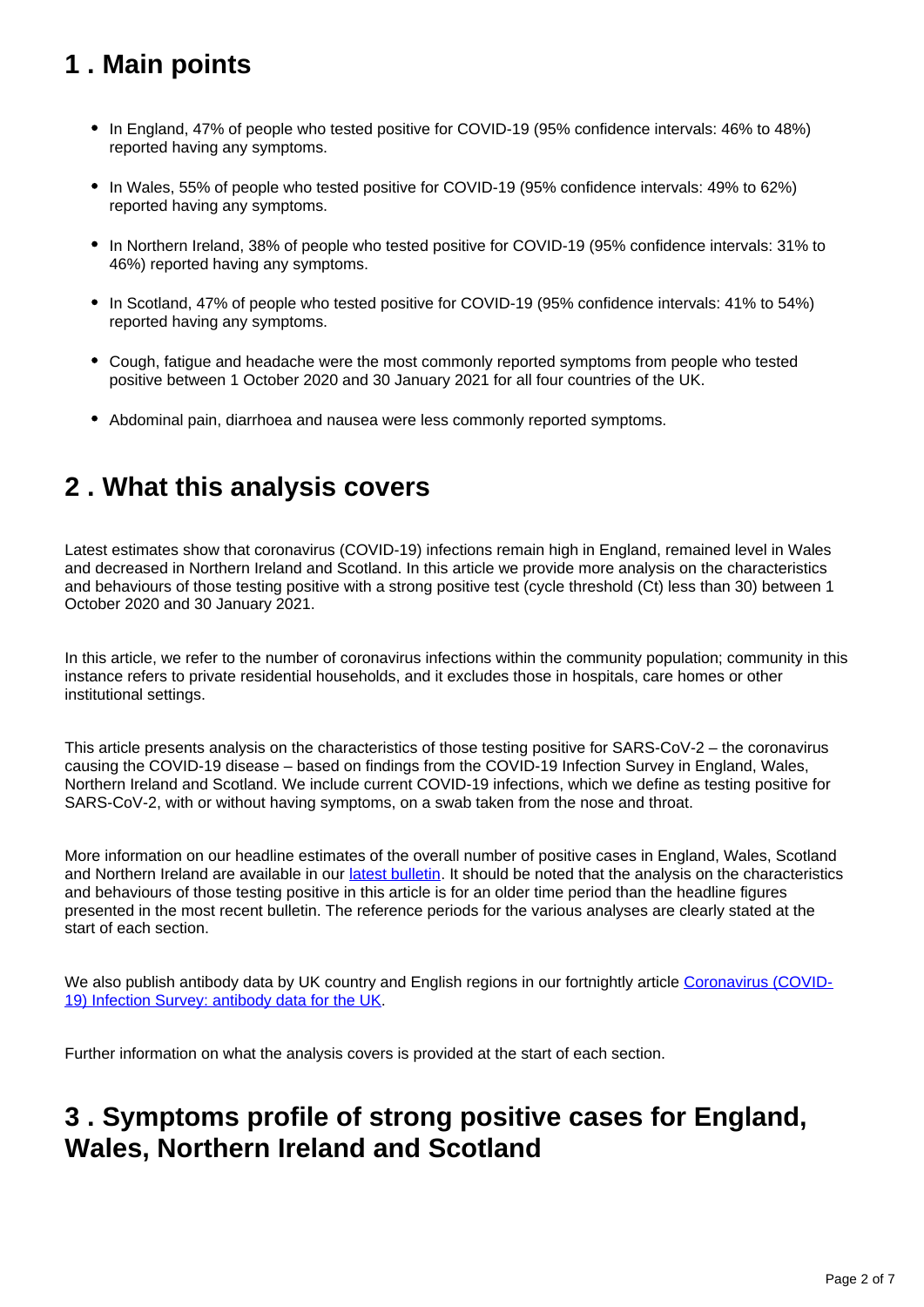### **About this analysis**

The analysis in this section looks at each person who tested positive for the coronavirus (COVID-19) who had a strong positive test. This analysis is an update on our [previous analysis](https://www.ons.gov.uk/peoplepopulationandcommunity/healthandsocialcare/conditionsanddiseases/articles/coronaviruscovid19infectionsinthecommunityinengland/characteristicsofpeopletestingpositiveforcovid19inengland27january2021) that was published on 27 January 2021.

The strength of the test is determined by how quickly the virus is detected, measured by a cycle threshold (Ct) value. The lower the Ct value, the higher the viral load and stronger the positive test. Positive results with a high Ct value could be seen in the early stages of infection when virus levels are rising, or late in the infection, when the risk of transmission is low. These values are excluded from this analysis to exclude the possibility that symptoms are not identified when an individual tests positive, but it is very early on or later in their infection.

This analysis considers individuals with any positive test that had a Ct value less than 30, between 1 October 2020 and 30 January 2021, and considers what percentage of these individuals reported symptoms at visits within 35 days of a positive test. You can find [more information on Ct values](https://www.medrxiv.org/content/10.1101/2020.10.25.20219048v1) in a paper written by academic partners at the University of Oxford.

Individuals taking part in the survey were asked at each visit whether they had experienced a range of possible symptoms<sup>1</sup> in the seven days before they were tested and also separately whether they felt that they had symptoms compatible with COVID-19 infection in the last seven days.

In Figure 1 we have categorised reported symptoms into the following:

- any: all reported symptoms, including reporting symptoms compatible with COVID-19 whilst not naming specific symptoms
- classic: cough, fever, shortness of breath, loss of taste or loss of smell
- gastrointestinal (GI): abdominal pain, nausea, vomiting or diarrhoea
- loss of taste or smell only

### **People testing positive were more likely to report any symptoms and the classic COVID-19 symptoms**

People who tested positive for COVID-19 with a strong positive test (Ct less than 30) were more likely to report having any symptoms or classic symptoms. People testing positive with high Ct values were less likely to report loss of taste or smell only and gastrointestinal symptoms.

In England, 47% of people who tested positive for COVID-19 (95% confidence intervals: 46% to 48%) with high Ct values reported having any symptoms.

In Wales, 55% of people who tested positive for COVID-19 (95% confidence intervals: 49% to 62%) with high Ct values reported having any symptoms.

In Northern Ireland, 38% of people who tested positive for COVID-19 (95% confidence intervals: 31% to 46%) with high Ct values reported having any symptoms.

In Scotland, 47% of people who tested positive for COVID-19 (95% confidence intervals: 41% to 54%) with high Ct values reported having any symptoms.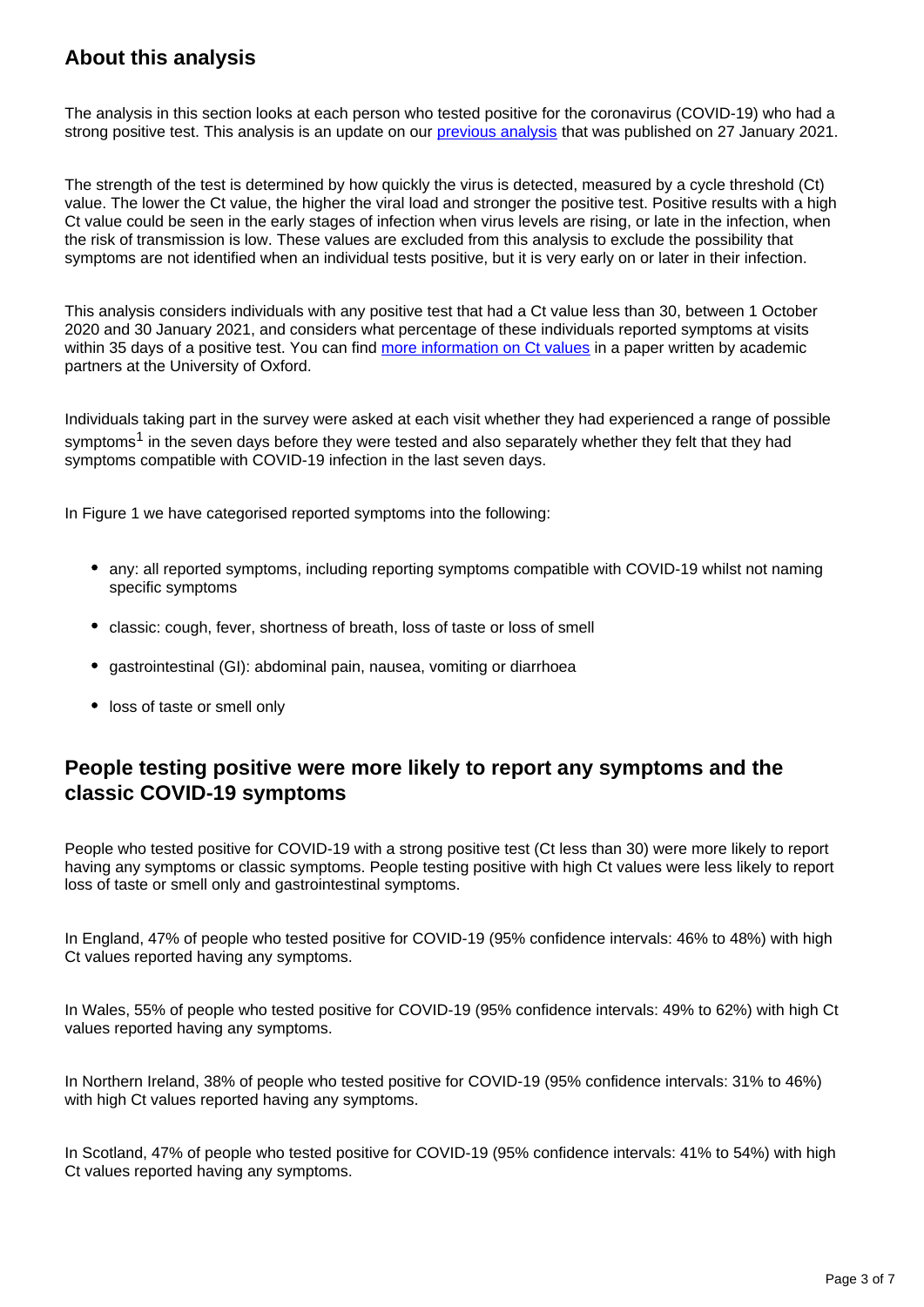### **Figure 1: People testing positive were more likely to report any symptoms and the classic COVID-19 symptoms**

**Percentage of people with symptoms, including only those who have strong positive tests (Ct less than 30), from 1 October 2020 to 30 January 2021, UK countries**

### **Notes:**

- 1. These results are provisional and subject to revision.
- 2. These statistics refer to infections reported in the community, by which we mean private households. These figures exclude infections reported in hospitals, care homes or other institutional settings.
- 3. Symptoms are self-reported and were not professionally diagnosed.

#### [Data download](https://www.ons.gov.uk/visualisations/dvc1181/symptomcat/datadownload.xlsx)

Figure 2 shows that cough, fatigue and headache were the most common symptoms reported in positive cases across the four UK countries. Abdominal pain, diarrhoea and nausea were less commonly reported symptoms in positive COVID-19 cases. Similar trends in reported symptoms can be seen in all four UK countries.

Results should be interpreted with caution for Wales, Northern Ireland and Scotland because of smaller sample sizes of people who have a strong positive test (Ct less than 30) than for England, resulting in wider confidence intervals.

### **Figure 2: The most commonly reported symptoms among people testing positive were cough, fatigue and headache**

**Percentage of people with symptoms, including only those who have a strong positive test (Ct less than 30), from 1 October 2020 to 30 January 2021, UK countries**

### **Notes:**

- 1. These results are provisional and subject to revision.
- 2. These statistics refer to infections reported in the community, by which we mean private households. These figures exclude infections reported in hospitals, care homes or other institutional settings.
- 3. Symptoms are self-reported and were not professionally diagnosed.

### [Data download](https://www.ons.gov.uk/visualisations/dvc1181/symptomsall/datadownload.xlsx)

**Notes for Symptoms profile of strong positive cases for England, Wales, Northern Ireland and Scotland:**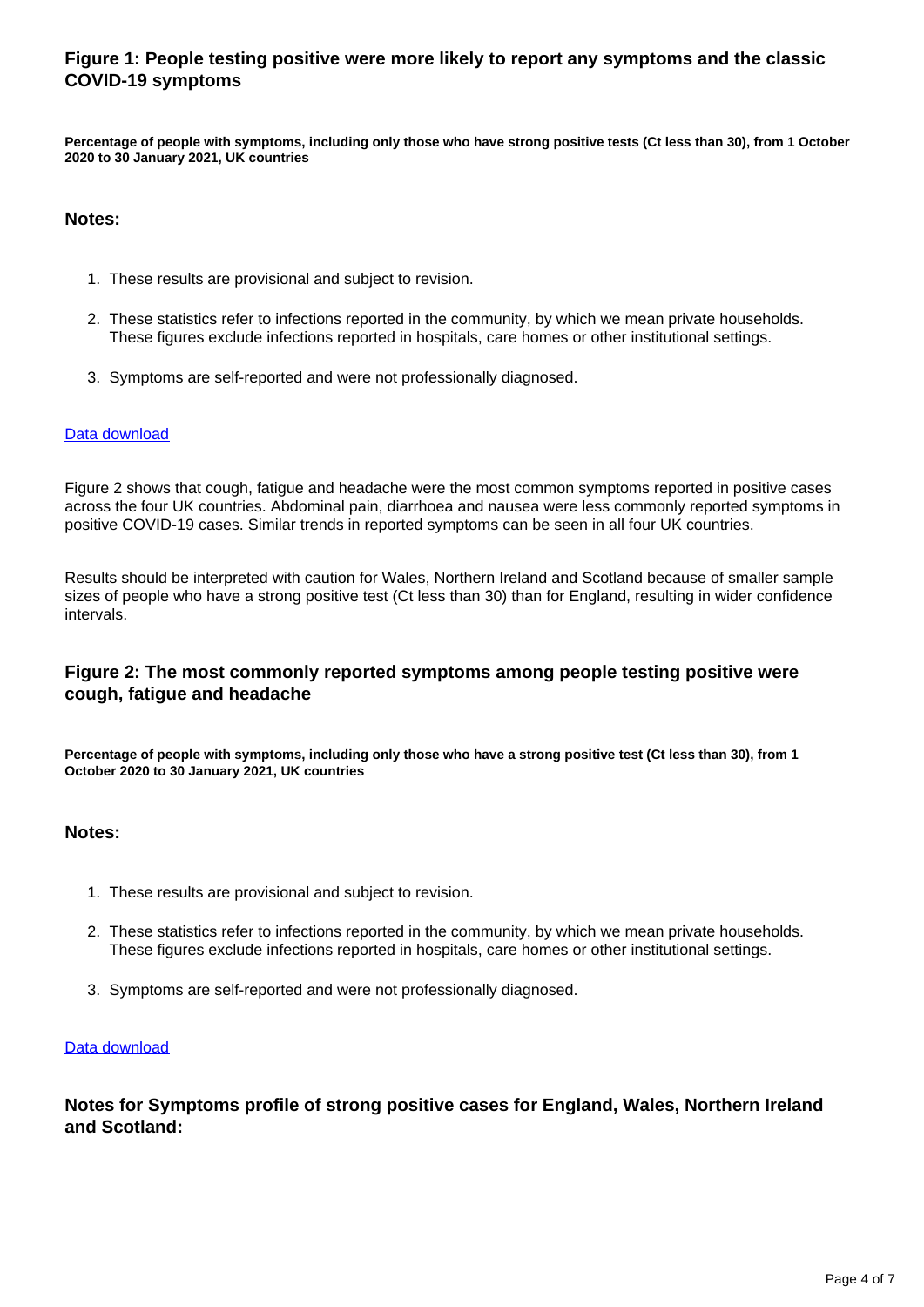1. The symptoms respondents were asked to report are: fever, muscle ache (myalgia), fatigue (weakness or tiredness), sore throat, cough, shortness of breath, headache, nausea or vomiting, abdominal pain, diarrhoea, loss of taste or loss of smell.

#### **More about coronavirus**

- Find the latest on [coronavirus \(COVID-19\) in the UK.](https://www.ons.gov.uk/peoplepopulationandcommunity/healthandsocialcare/conditionsanddiseases)
- **[Explore the latest coronavirus data](https://www.ons.gov.uk/peoplepopulationandcommunity/healthandsocialcare/conditionsanddiseases/articles/coronaviruscovid19/latestinsights) from the ONS and other sources.**
- All ONS analysis, summarised in our [coronavirus roundup.](https://www.ons.gov.uk/peoplepopulationandcommunity/healthandsocialcare/conditionsanddiseases/articles/coronaviruscovid19roundup/latest)
- View [all coronavirus data](https://www.ons.gov.uk/peoplepopulationandcommunity/healthandsocialcare/conditionsanddiseases/datalist).
- Find out how we are [working safely in our studies and surveys.](https://www.ons.gov.uk/news/statementsandletters/ensuringyoursafetyduringcovid19)

### <span id="page-4-0"></span>**4 . Coronavirus (COVID-19) Infection Survey data**

[Coronavirus \(COVID-19\) infections in the community in England](https://www.ons.gov.uk/peoplepopulationandcommunity/healthandsocialcare/conditionsanddiseases/datasets/coronaviruscovid19infectionsinthecommunityinengland)

Dataset | Released 9 February 2021 Characteristics of people testing positive for the coronavirus (COVID-19) in England taken from the COVID-19 Infection Survey.

### <span id="page-4-1"></span>**5 . Collaboration**

The Coronavirus (COVID-19) Infection Survey analysis was produced by the Office for National Statistics (ONS) in partnership with the University of Oxford, the University of Manchester, Public Health England and Wellcome Trust. Of particular note are:

- Sarah Walker University of Oxford, Nuffield Department for Medicine: Professor of Medical Statistics and Epidemiology and Study Chief Investigator
- Koen Pouwels University of Oxford, Health Economics Research Centre, Nuffield Department of Population Health: Senior Researcher in Biostatistics and Health Economics
- Thomas House University of Manchester, Department of Mathematics: Reader in mathematical statistics

### **Acknowledgements**

The Authors would like to thank the following individuals, which include both external collaborators and internal ONS teams, and acknowledge their contribution made to these articles:

University of Oxford – Sarah Walker, Koen Pouwels, Emma Pritchard

ONS COVID-19 Infection Survey coding team – Heledd Thomas, Joe Jenkins, Hannah Teare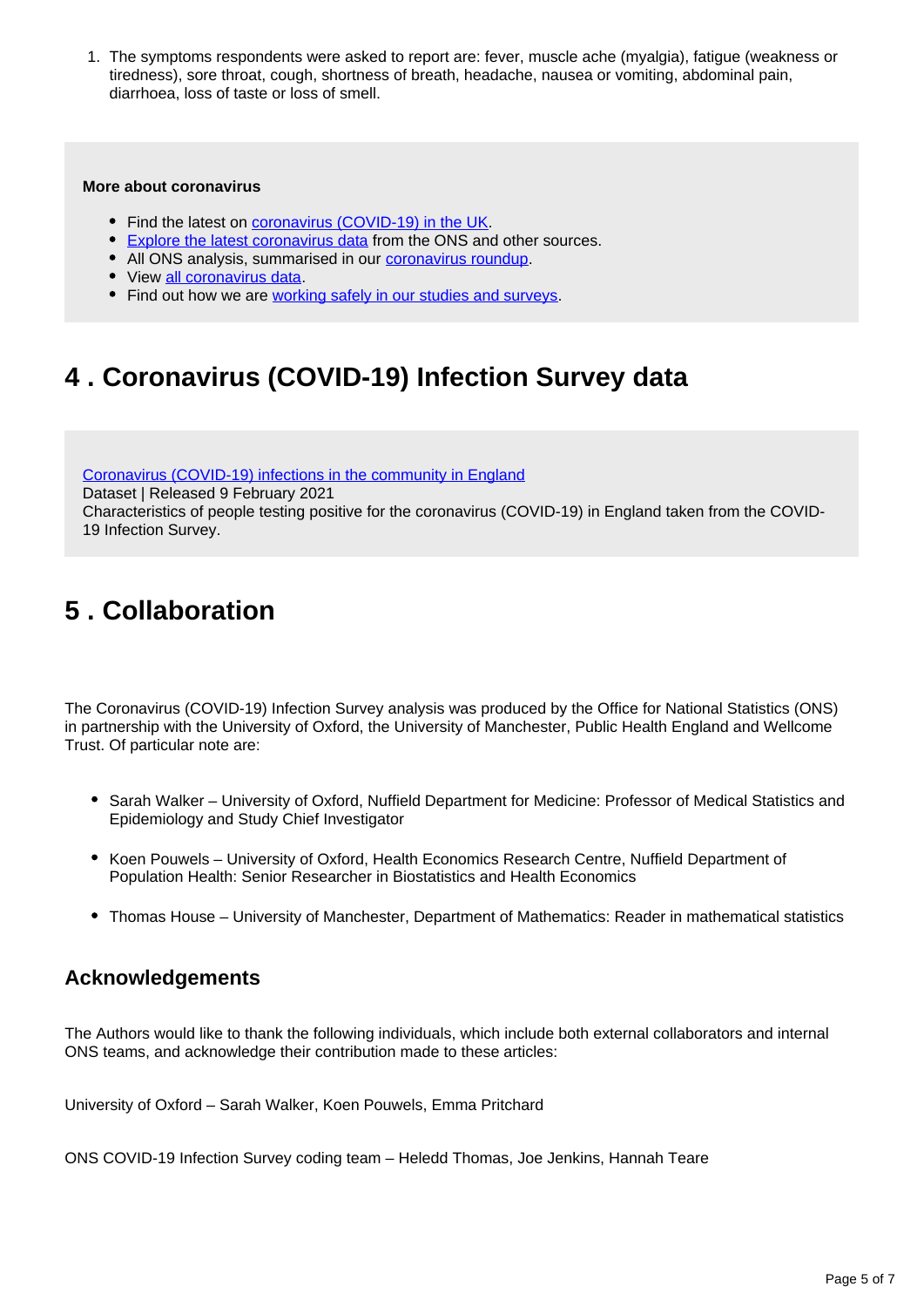# <span id="page-5-0"></span>**6 . Glossary**

### **Confidence interval**

A confidence interval gives an indication of the degree of uncertainty of an estimate, showing the precision of a sample estimate. The 95% confidence intervals are calculated so that if we repeated the study many times, 95% of the time the true unknown value would lie between the lower and upper confidence limits. A wider interval indicates more uncertainty in the estimate. Overlapping confidence intervals indicate that there may not be a true difference between two estimates.

For more information, see our [methodology page on statistical uncertainty.](https://www.ons.gov.uk/methodology/methodologytopicsandstatisticalconcepts/uncertaintyandhowwemeasureit)